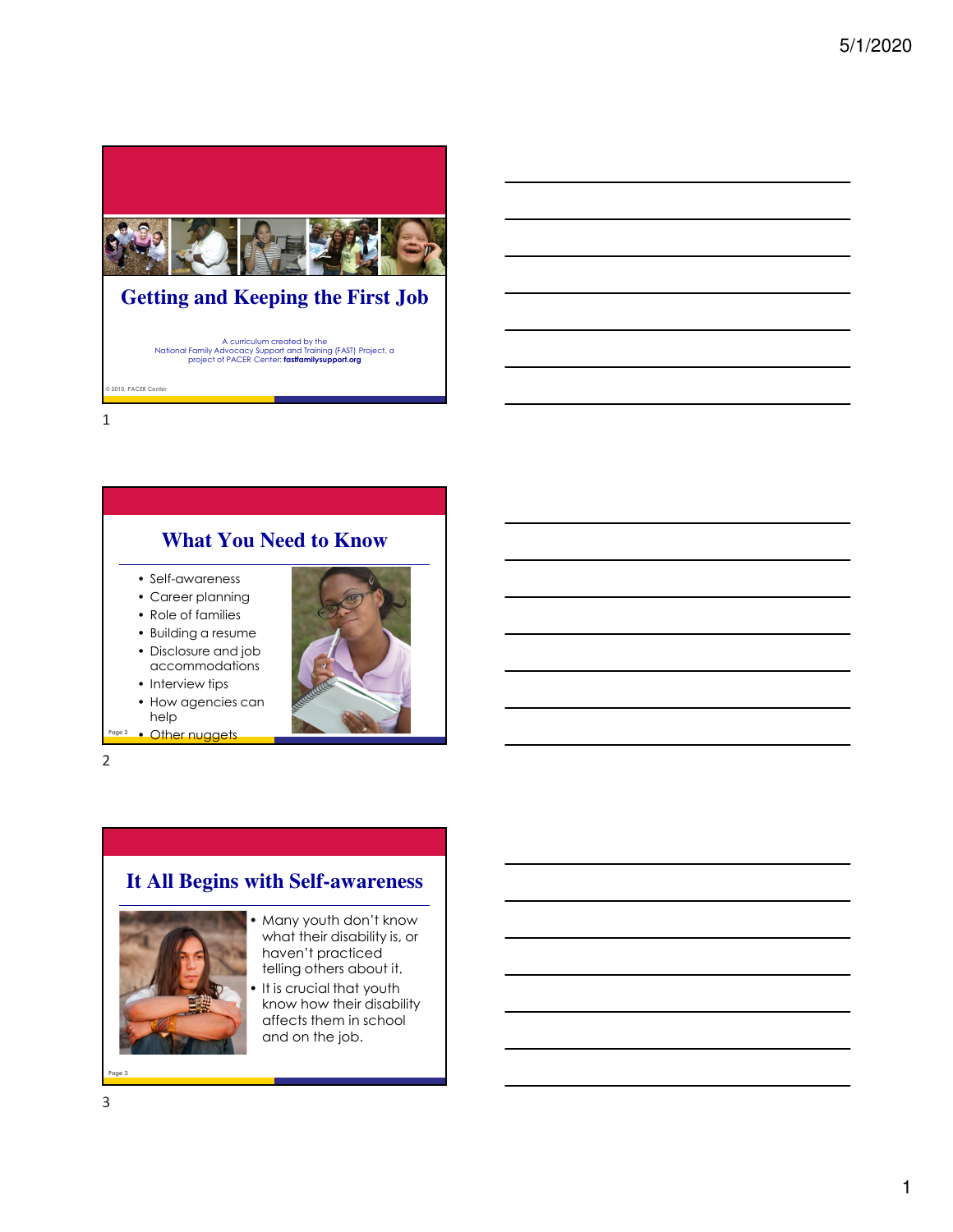# **Career Planning**

#### **Before youth begin looking for a job, ask:**

- "What is your dream job?"
- "What do you need to know to do that job?"
- "What classes in school can help you learn the skills you need?"
- "Do you like to work inside or outside?"
- "Do you have good times of the day and bad?

**Page 4**

4

**Why Career Planning?**

- Helps avoid poor job matches
- Helps improve transition or employment plans such as the Individualized Education Program (IEP)
- Helps youth begin thinking about work in productive way
- Helps youth see a realistic, step-by-step plan to reach long-term career goals

5

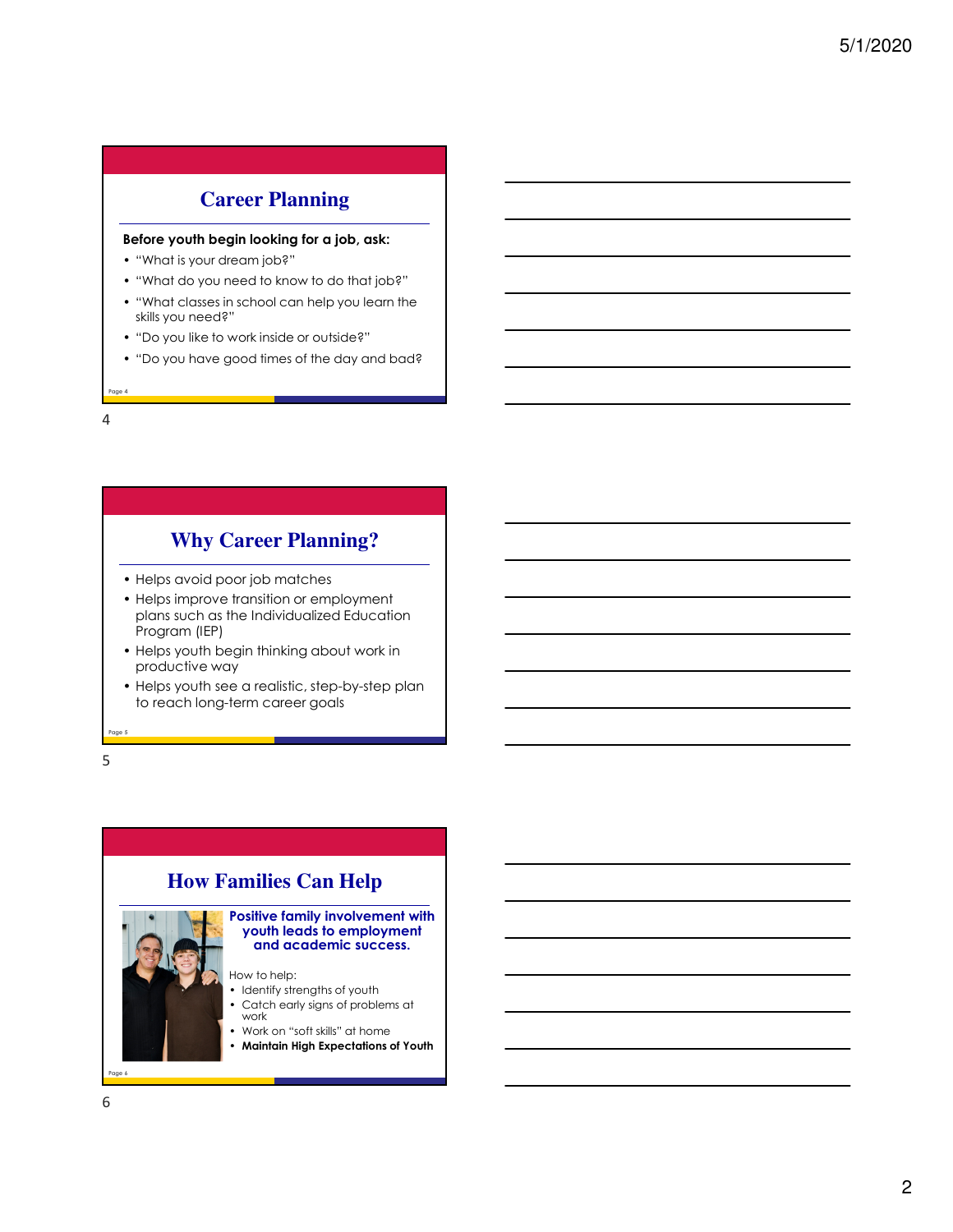#### **Using Personal Networks**

- Relationships, not want ads, provide the most job opportunities.
- Everyone has a network within the community they can use.
- Use your network to find opportunities.
- Tell service providers, such as Vocational Rehabilitation, about them.
- How did you find your first job?

**Page 7** 7

> **DVR Support** • State agency that helps people with disabilities remove barriers and find work • Voluntary program with no age restrictions once in • DVR works with schools to support youth • DVR 101 video :https://tinyurl.com/ yakytp92 • Youth in Transition: https://tinyurl.com/y 8mxu7gd

### **Pre-Employment Transition Services**

- DVR works with schools to provide:
- Job Exploration Counseling
- Work Based Learning
- Information on transition or postsecondary education progams
- Workplace Readiness Training • Self-Advocacy Instruction, including peer
- mentoring • 15% must be spent on these services

**Page 9**

**Page 8**

8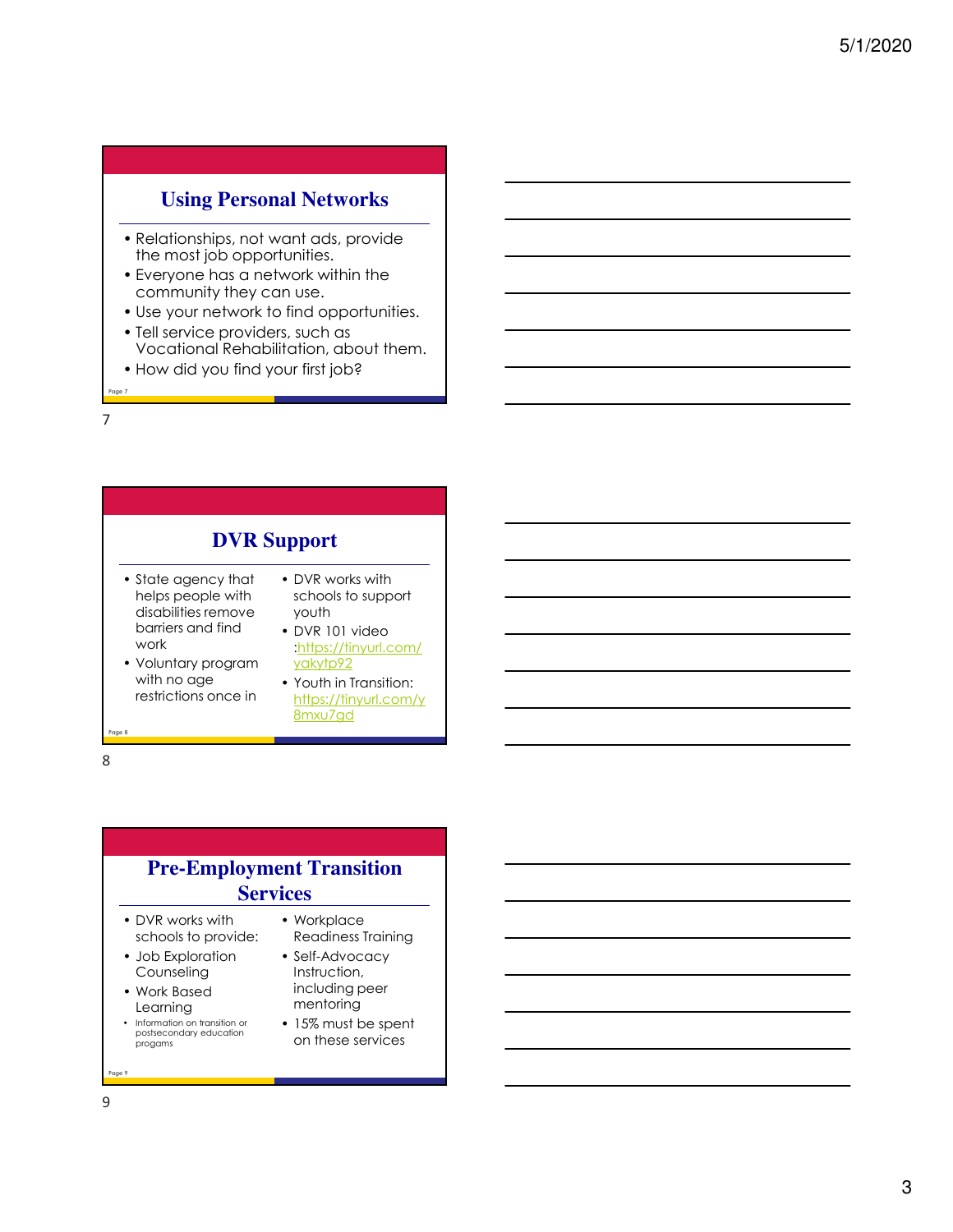#### **The Resume**



- Do we expect youth with disabilities to follow the same process as others to find employment?
- Every job seeker needs a resume. • Be creative about what's listed.
- Paid employment is not the only example of work experience and skills.

10

### **Volunteering**

#### **Use volunteer experiences to build work skills and improve a resume.**

- Volunteering is not a long-term solution to paid employment
- Volunteering shows employers that youth want to work despite lack of paid employment
- Try several experiences so youth can explore different types of jobs

**Page 11** 11

### **Job Accommodations**

- Allow person to perform "essential functions" of a given job
- Are usually inexpensive and simple to put in place
- Can lead to a positive experience for youth
- Identifying potential accommodations
- **Page 12** • Can be used to demonstrate initiative to employers when youth know what they need

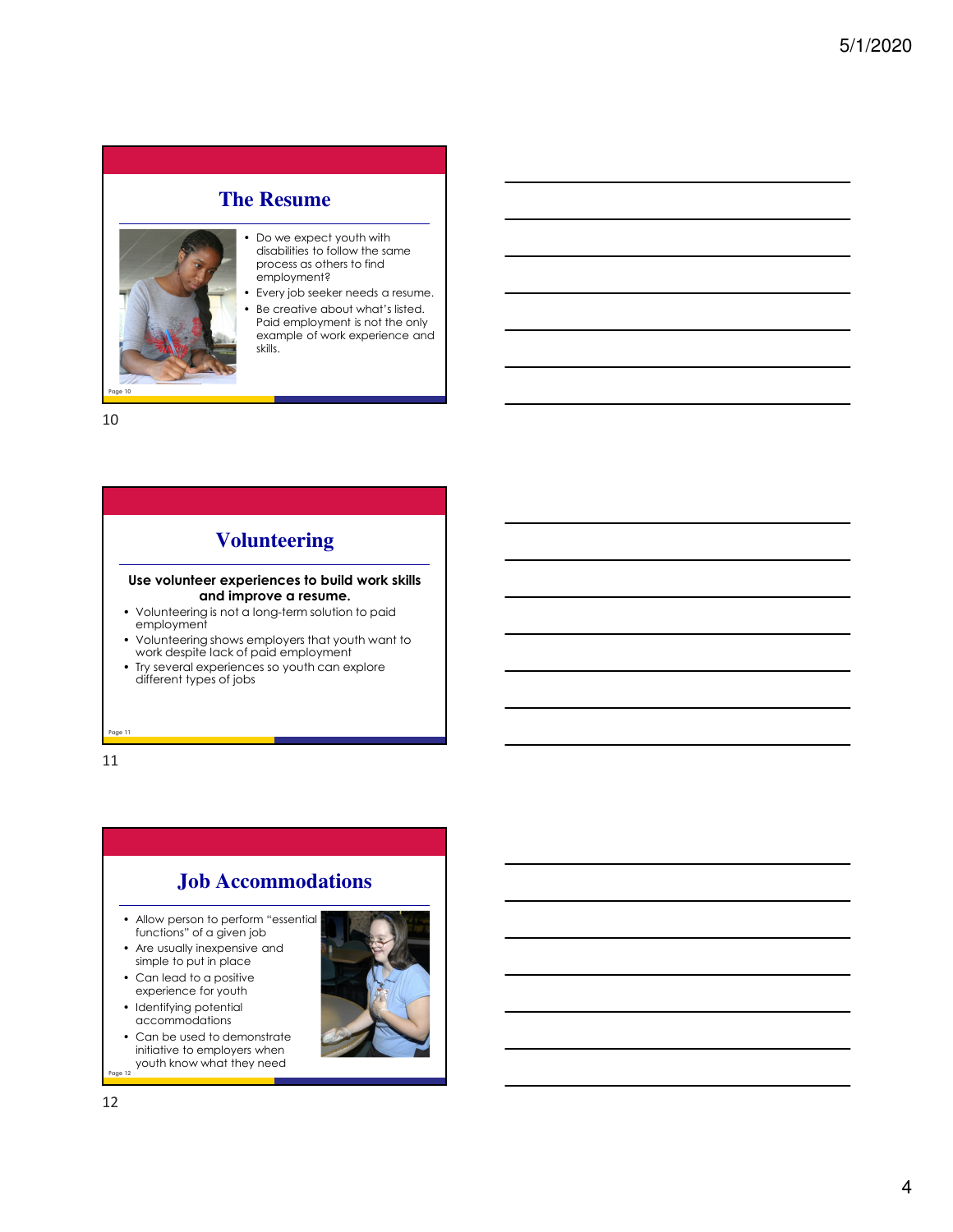# **Job Accommodation Network (JAN)**

- Use fact sheets and accommodation examples from JAN during interview process.
- JAN includes helpful information for employers about complying with a law called the American with Disabilities Act (ADA).

#### www.askjan.org

**Page 13** 13

# **Disability Disclosure**

- It may be necessary for a youth to disclose a disability during the interview process
- It's only necessary if accommodation is needed
- Disclosure is a personal choice
- Youth should practice answering interview
- questions, including questions that are illegal to ask • Resources include: 411 On Disability Disclosure (NCWD-Youth)

http://www.ncwd-youth.info/resources\_&\_Publications/411.html

**Page 14** 14

# **The Interview**

• Practice the basics

information

• Never stress the disability, only strengths • Avoid giving too much



- Coach young person on responses to disability-related questions
- Know that although they may be allowed to participate, parents or service providers have no legal right to take part in the interview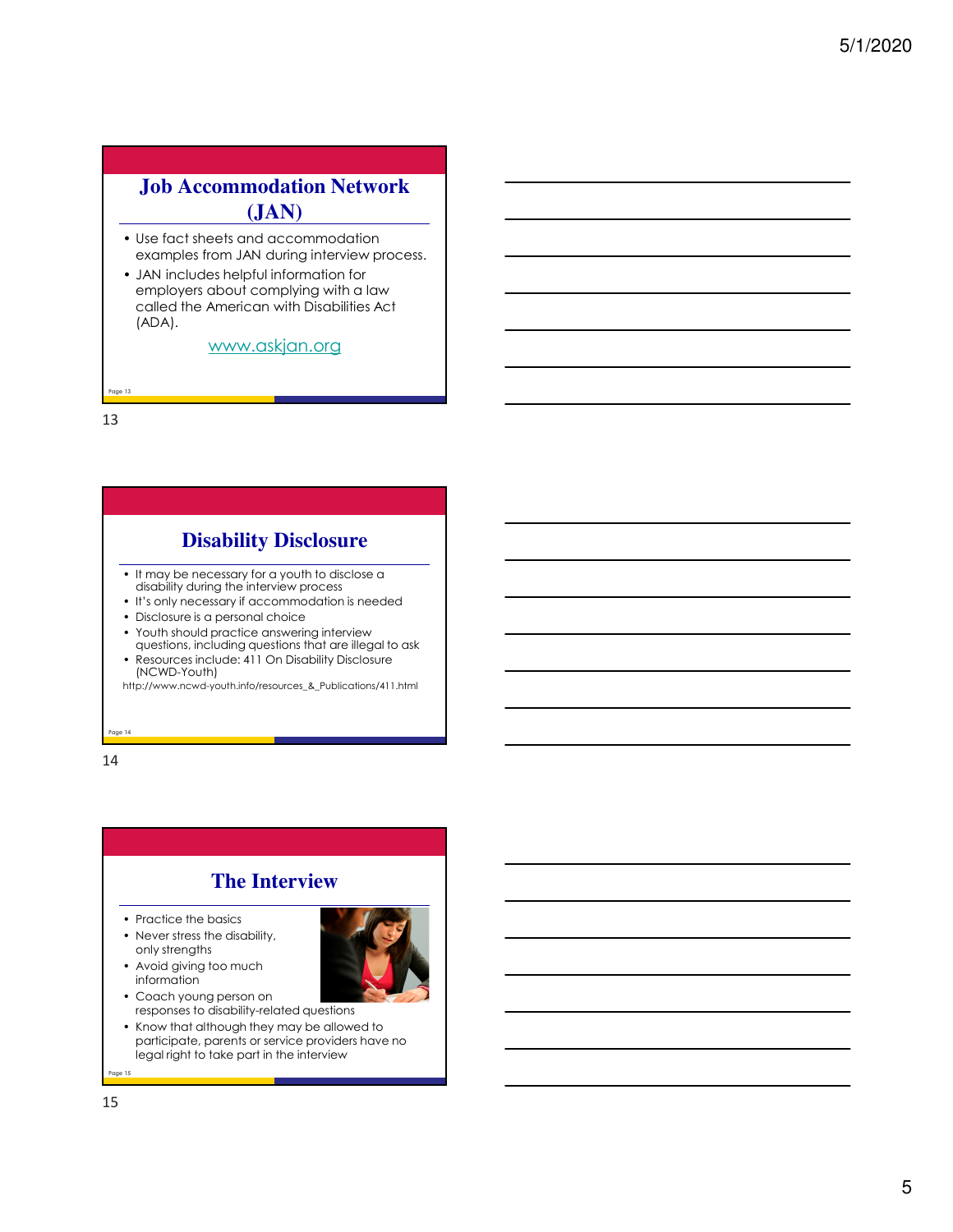## **The Employer's Perspective**

#### **Employers are looking for :**

- A good attitude about working
- Honesty
- Punctuality
- Good communication skills
- Reliability
- Appropriate behavior
- Willingness to learn new things

**Page 16** 16

**Keeping the Job**

#### **Teach youth to:**

- Show up
- Take direction and work well with others
- Be flexible



17

#### **Families Can:** • Build support system at

- work • Communicate regularly
- with employer and service staff
- Know that sometimes it just doesn't work and that's OK

### **Additional Advice**

- Practice filling out job applications
- Plan for transportation
- Consider disability management
- Encourage postsecondary education **Remember, the first job should not be the last job. Never stop expecting great things!**